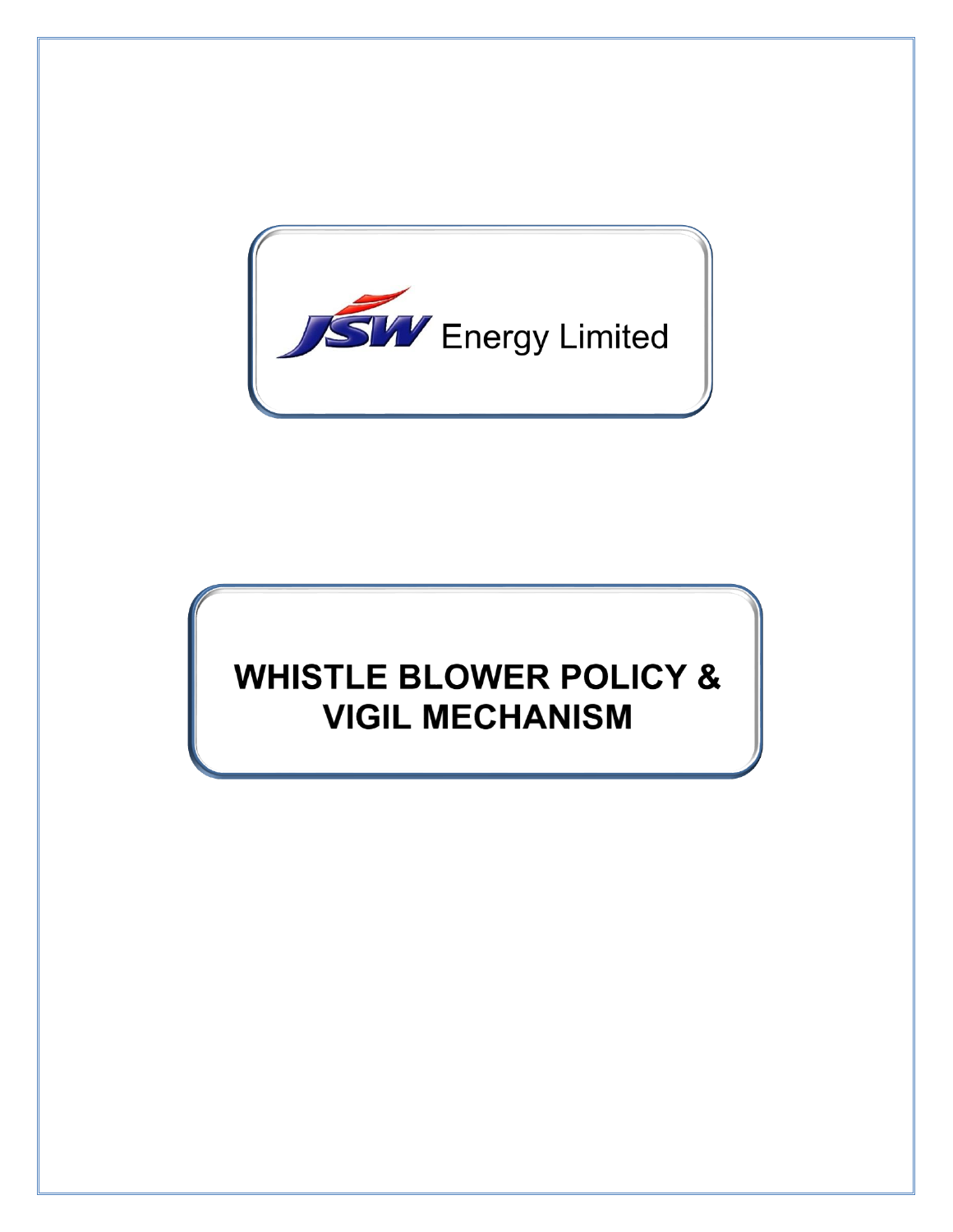

| <b>Policy Title</b>            | <b>Whistle Blower Policy and Vigil Mechanism</b> |
|--------------------------------|--------------------------------------------------|
| <b>Effective Date</b>          | 21 <sup>st</sup> January, 2010                   |
| <b>Authorised by</b>           | <b>Board of Directors</b>                        |
| Date of last review / revision | 24th March, 2022                                 |

## **Whistle Blower Policy and Vigil Mechanism**

- **a.** JSW Energy Limited (the "Company") believes in the conduct of the affairs of its constituents in a fair and transparent manner by adopting highest standards of professionalism, honesty, integrity and ethical behavior.
- **b.** This Whistle Blower Policy and Vigil Mechanism ("the Policy") has been framed with a view to interalia provide a mechanism interalia enabling stakeholders, including Directors, individual employees of the Company and their representative bodies, to freely communicate their concerns about illegal or unethical practices and to report genuine concerns orgrievance as also to report to the management concerns about unethical behavior, actual orsuspected fraud or violation of the company's code of conduct or ethics policy.
- **c.** This policy supersedes the earlier Whistle Blower Policy.

#### **1. Definitions**

The definitions of some of the key terms used in this Policy are given below. Capitalised terms not defined herein shall have the meaning assigned to them under the Code.

- **a.** "**Audit Committee"** means the Audit Committee constituted by the Board of Directors.
- **b. "Code"** means the 'Code of Conduct for Board Members and Senior Management Executives" of the Company.
- **c. "Directors"** means a Director as defined under the Companies Act, 2013.
- **d. "Employees"** means every employee of the Company (whether working in India or abroad and whether temporary or permanent).
- **e. "Ethics Counselor"** means Chief Executive Officer / Chief Financial Officer of the Company who will have primary authority and responsibility for the enforcement of this Policy and to investigate or oversee investigations of the ProtectedDisclosures or any matter in connection therewith, as per directions, if any, by the AuditCommittee.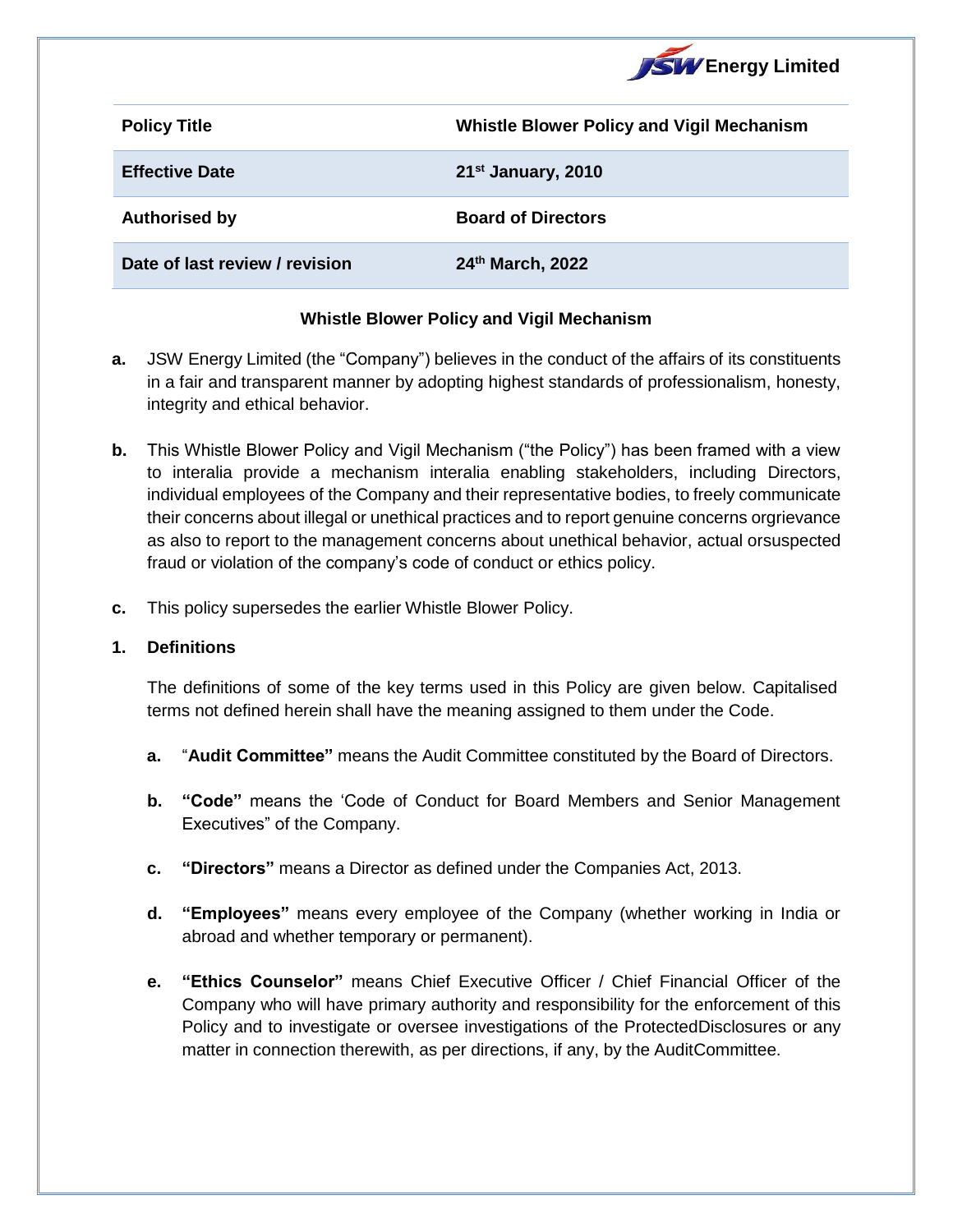

- **f. "Investigators"** means those persons / firms / bodies authorized, appointed, consulted or approached by the Ethics Counselor / Audit Committee and include the auditors of the Company and the Police.
- **g. "Protected Disclosure"** means any communication made in good faith that discloses or demonstrates information that may evidence unethical behavior, actual or suspected, fraud or violation of the Code or any other unethical or improper activity including leak or suspected leak of unpublished price sensitive information, misuse or improper use of accounting policies and procedures resulting in misrepresentation of accounts and financial statements.
- **h. "Stakeholders"** means stakeholders as may be defined under the provisions of the Companies Act, 2013 and/or the SEBI (Listing Obligations and Disclosure Requirements) Regulations, 2015 and includes Directors, employees and their representative bodies, shareholders, debenture holders, deposit holders and any other security holders.
- **i. "Subject"** means a person against or in relation to whom a Protected Disclosure has been made or evidence gathered during the course of an investigation.
- **j. "Whistle Blower"** means a Stakeholder making a Protected Disclosure under this Policy.

#### **2. Scope**

- **a.** This Policy is an extension of the Code.
- **b.** The Whistle Blowers' role is that of a reporting party with reliable information. Whistle Blowers provide initial information related to a reasonable belief that an improper or unethical practice has occurred.
- **c.** Protected Disclosure under para 4 (a) will be dealt with by the Chairman of the Audit Committeeconstituted by the Board and under para 4(b) will be dealt with by the Ethics Counselorunder instructions/ guidance of the Chairman of the Audit Committee of the Board.
- **d.** Exclusions:

Issues arising out of the Company's policy with regard to performance bonus, promotions, increment, leave sanctions and transfers will not be dealt with under this Policy.

## **3. Eligibility**

All Stakeholders of the Company are eligible to make Protected Disclosures under the Policy. The Protected Disclosures shall be in relation to matter concerning the Company. All stakeholders are free to communicate their concerns about illegal or unethical practices.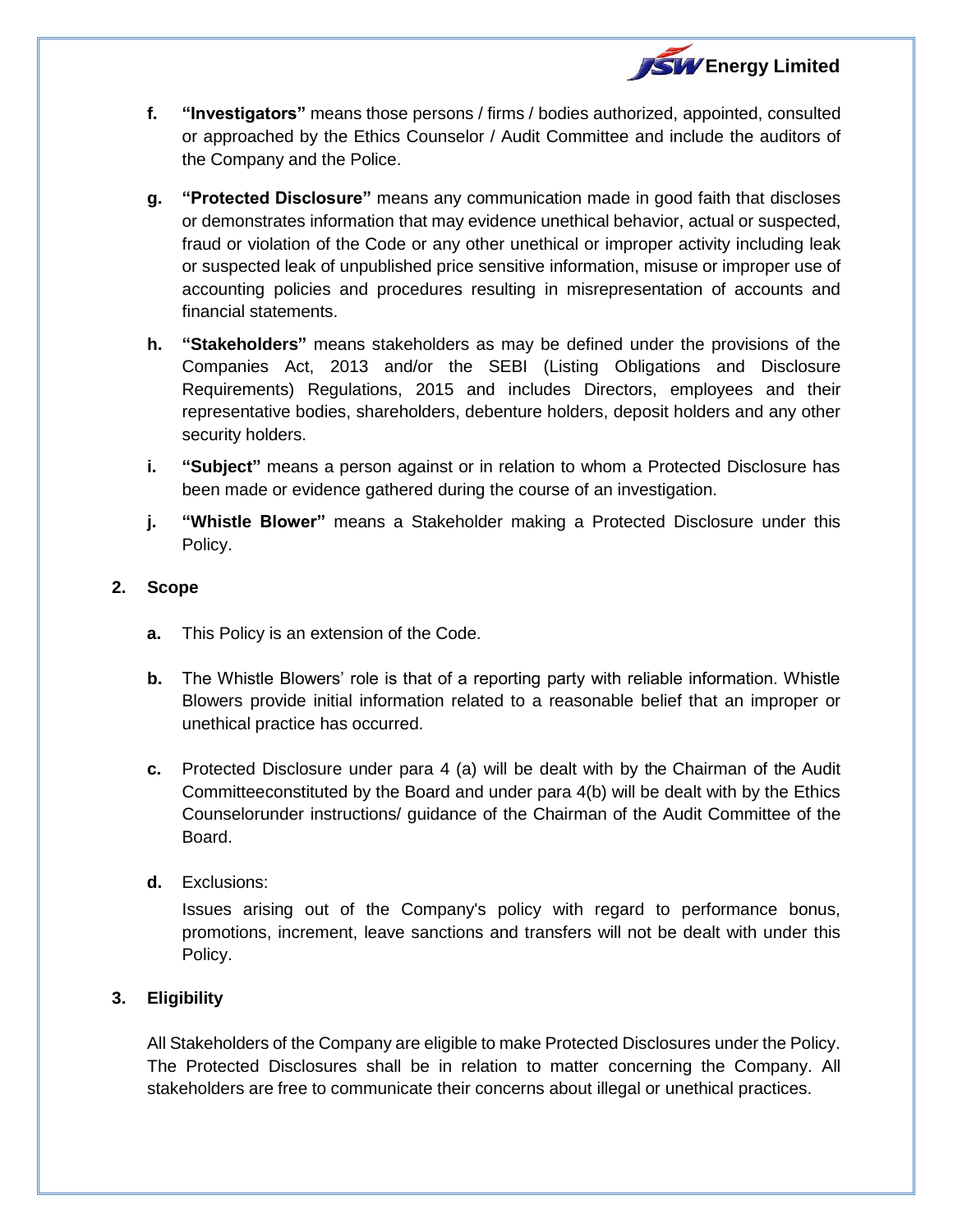

# **4. Procedure**

- **a.** All Protected Disclosures concerning financial, accounting, internal controls and auditing issues, leak or suspected leak of unpublished price sensitive information and those concerning the Ethics Counselor himself / herself, should be addressed to the Chairman of the Audit Committee of the Company for investigation.
- **b.** All other Protected Disclosures concerning code violations, except those specified at para 4(a) above, should be sent / addressed to the Ethics Counselor of the Company.
- **c.** The contact details of the Chairman of the Audit Committee and of the Ethics Counselor of the Company are as under:

| <b>Chairman of the Audit Committee</b> | <b>Ethics Counselor of the Company</b> |
|----------------------------------------|----------------------------------------|
| Mr. Sunil Goyal                        | Mr. Prashant Jain                      |
| 102-A, 1 <sup>st</sup> Floor,          | <b>JSW Centre</b>                      |
| Hallmark Business Plaza,               | <b>Bandra Kurla Complex</b>            |
| Gurunanak Hospital Road,               | Bandra (East), Mumbai - 400 051        |
| Bandra (East), Mumbai - 400 051        |                                        |
|                                        |                                        |
| sg@ladderup.com                        | prashant.jain@jsw.in                   |
| Direct: 022-42466326                   | Direct: 022-42862043                   |

- **d.** Protected Disclosures, which shall bear the identity of the Whistle Blower, should be reported in writing (in sealed envelopes / emails marked as 'confidential-WB') so as to ensure a clear understanding of the issues raised. It should either be typed or written in a legible handwriting in English, Hindi or in the regional language of the place of employment of the Whistle Blower. Anonymous disclosures will not be entertained. Written Complaints duly received should be acknowledged.
- **e.** Protected Disclosure should be factual and not speculative or in the nature of a conclusion and should contain as much specific information as possible to allow for proper assessment of the nature and extent of the concern and the urgency of a preliminary investigative procedure.

## **5. Investigation**

**a.** All protected Disclosure reported under this policy will be investigated by the Ethics Counselor / Audit Committee of the Company in accordance with the normal procedure. The Ethics Counselor / Audit Committee may at its discretion engage Investigators (any person / firm / body) to investigate / assist itself or the Ethics Counselor in investigation, with expenses therefor being borne by the Company.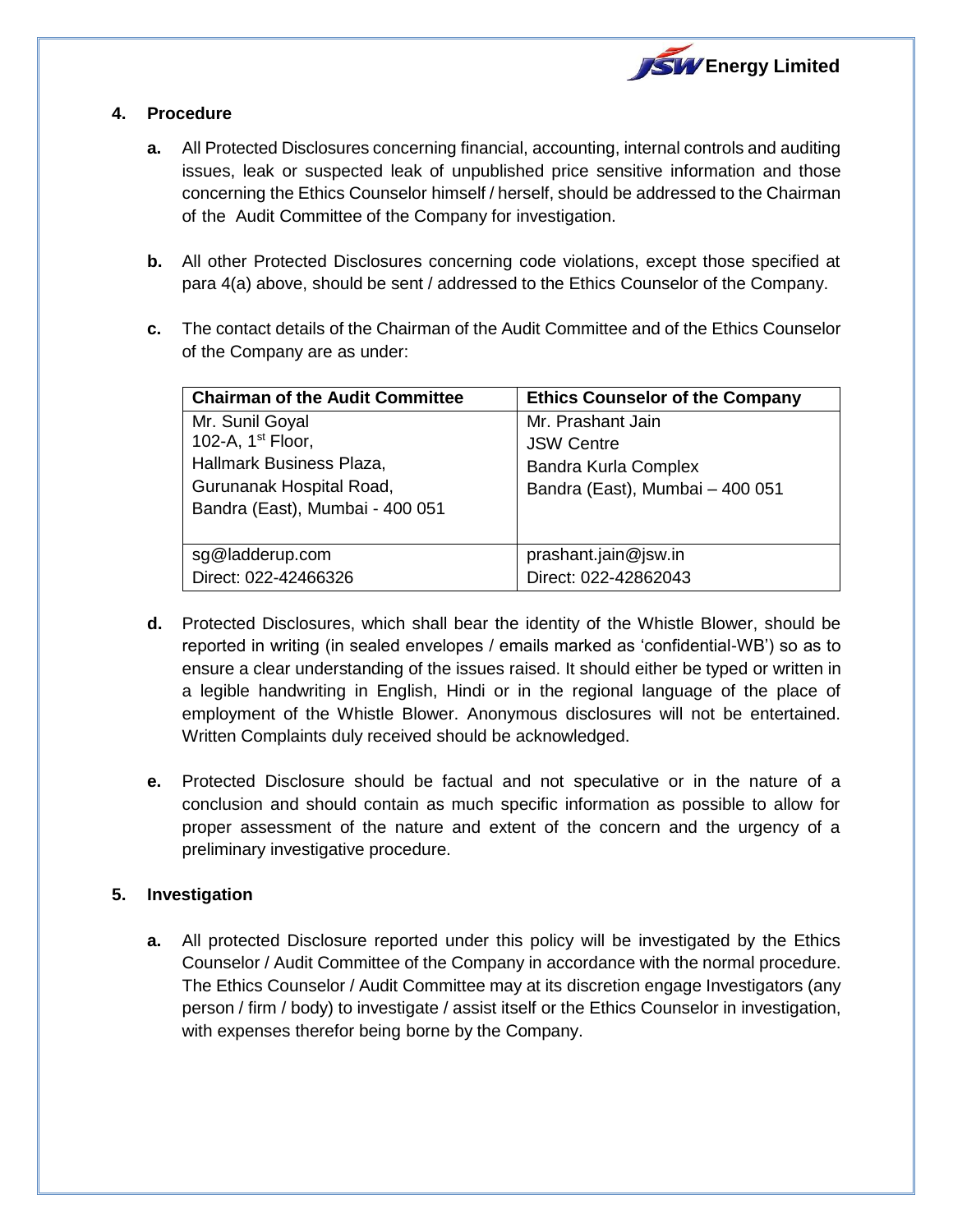

- **b.** Investigations as above will be launched only after the Ethics Counselor/Chairman of the Audit Committee is satisfied Prima facie and a preliminary review by them indicates that:
	- **i.** the alleged act constitutes unethical behaviour, actual or suspected fraud or violation of the Code or any other unethical or improper activity or conduct which are detrimental to the interests of the Company, and
	- **ii.** the allegation is supported by information specific enough to be investigated.
- **c.** The decision to conduct an investigation taken by the Audit Committee / Ethics Counselor is by itself not an accusation and is to be treated as a neutral fact-finding process. The outcome of the investigation may or may not support the conclusion of the Whistle Blower that an improper or unethical act was committed.
- **d.** The identity of a Subject will be kept confidential to the extent possible subject to the legitimate needs of law and the investigation.
- **e.** Subjects will normally be informed of the allegations and shall be given reasonable opportunity of being heard and for providing their inputs during the investigation.
- **f.** Subjects have a responsibility not to interfere with the investigation. Evidence shall not be withheld, destroyed or tampered with, and witnesses shall not be influenced, coached, threatened or intimidated by the Subjects. If the subject is found indulging in any such actions, they will make themselves liable for disciplinary actions. Under no circumstances, subjects should compel investigator to disclose the identity of the Whistle Blower.
- **g.** Subjects have a right to be informed of the outcome of the investigation.
- **h.** The investigation shall be completed normally within 45 days of the receipt of the Protected Disclosure unless in exceptional case/s, extension is granted by the Chairman of the Audit Committee.

## **6. Protection**

- **a.** No unfair treatment will be meted out to a Whistle Blower by virtue of his/her having reported a Protected Disclosure under this Policy. The Company, as a policy, condemns any kind of discrimination, harassment, victimization or any other unfair employment practice being adopted against Whistle Blowers or any action which affects them negatively and complete protection will be given to Whistle Blowers.
- **b.** The Whistle Blower shall have the right to approach the Chairman of the Audit Committee for relief in case he / she observes that he / she is subjected to any unfair treatment / victimization as aforesaid as a result of his / her Protected Disclosure. In